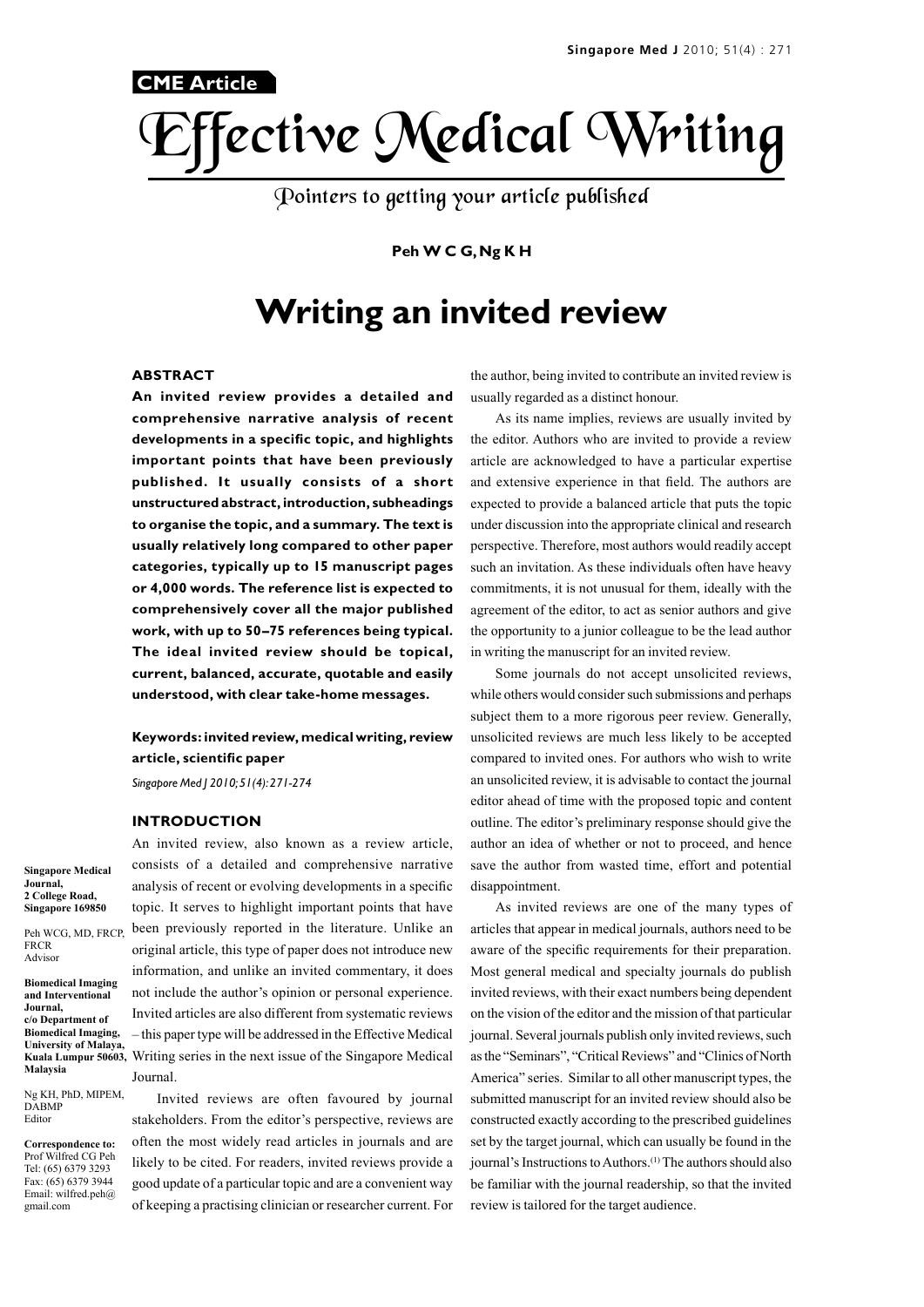# **STRUCTURE AND CONTENTS OF AN INVITED REVIEW**

Invited reviews should consist of the following headings: unstructured abstract, introduction, subheadings to organise the topic in a logical manner, and a summary. Unlike original articles, invited reviews do not follow the IMRAD structure of manuscript organisation. In preparing to write an invited review, it is good practice to begin by making an outline comprising the major topic subheadings. This outline may possibly be shown to the editor, and then modified and further refined following discussion and mutual agreement. For some journals, such an outline is published as a "table of contents" for the invited review.

## **Box 1. Structure of an invited review:**

- Title
- Unstructured abstract
- **Introduction**
- Subheadings to organise material
- **Summary**
- References (extensive number)
- Illustrations (limited number)

A provisional title would often have been provided by the journal editor who has invited the review. If the author is unhappy with the title provided, he could ask for it to be altered. Generally, titles should be as concise as possible, and yet clearly convey the main purpose of the review. Sometimes, a provocative title, perhaps posed as a question, would attract wider readership, particularly if the topic is debatable or controversial.(2) Some examples of invited review titles published in the Singapore Medical Journal over the past 15 months include:

- The anaesthetist's role in the setting up of an intraoperative MR imaging facility
- Impact of the impact factor in biomedical research: its use and misuse
- Human bone marrow-derived adult stem cells for postmyocardial infarction cardiac repair: current status and future directions
- Pathological examination of the placenta: *Raison d'être*, clinical relevance and medicolegal utility
- Diagnosis and endoscopic resection of early gastric cancer

An unstructured abstract serves to provide a brief overview of the topic and conclusions. This is usually best written last, when the manuscript has been completed. It should be a clear and succinct summary of the important points and conclusions in the review. Abstracts for invited reviews typically consist of 75–300 words. In contrast to

other paper categories, the main text of an invited review is usually relatively long, and should follow a prescribed word limit, typically up to 15 manuscript pages or up to 4,000 words, with variations according to the individual journal's Instructions to Authors. The introduction often includes the historical context of the topic and explains why the topic is important in current clinical or scientific practice. This aims to provide the background to the main body of the review which is to follow.

The main body of a review is usually organised into subheadings, which varies according to the nature of the topics being reviewed. Conventionally, subheadings for a clinical review paper may include aetiology, pathogenesis, clinical manifestations, investigative findings (including imaging and pathology), treatment and prognosis. Details of a specific procedure (e.g. indications, selection of appropriate patients, execution, complications), features of a specific condition, or strengths and weaknesses of the use of techniques, may be included.

# **Box 2. Examples of subheadings for the main text of invited reviews:**

## **Example 1**

Title: Artifacts in musculoskeletal magnetic resonance imaging: identification and correction [Authored by Peh WCG, Chan JHM. Published in Skeletal Radiology 2001; 30:179-91].

Subheadings:

- **Introduction**
- Motion artifacts
- Protocol-error artifacts
- Truncation artifacts
- Chemical shift artifacts
- Susceptibility artifacts
- Special artifacts
- Summary

## **Example 2**

Title: Primary bone tumors of adulthood [Authored by Teo HEL, Peh WCG. Published in Cancer Imaging 2004; 4:74-83]. Subheadings:

- **Introduction** 
	- Imaging techniques
		- Radiography
	- CT<sup>-</sup>
	- MR imaging
	- Bone scintigraphy
	- Image-guided biopsy
	- Specific tumors by age
	- $20 30$  years
	- 30–50 years
	- $> 50$  years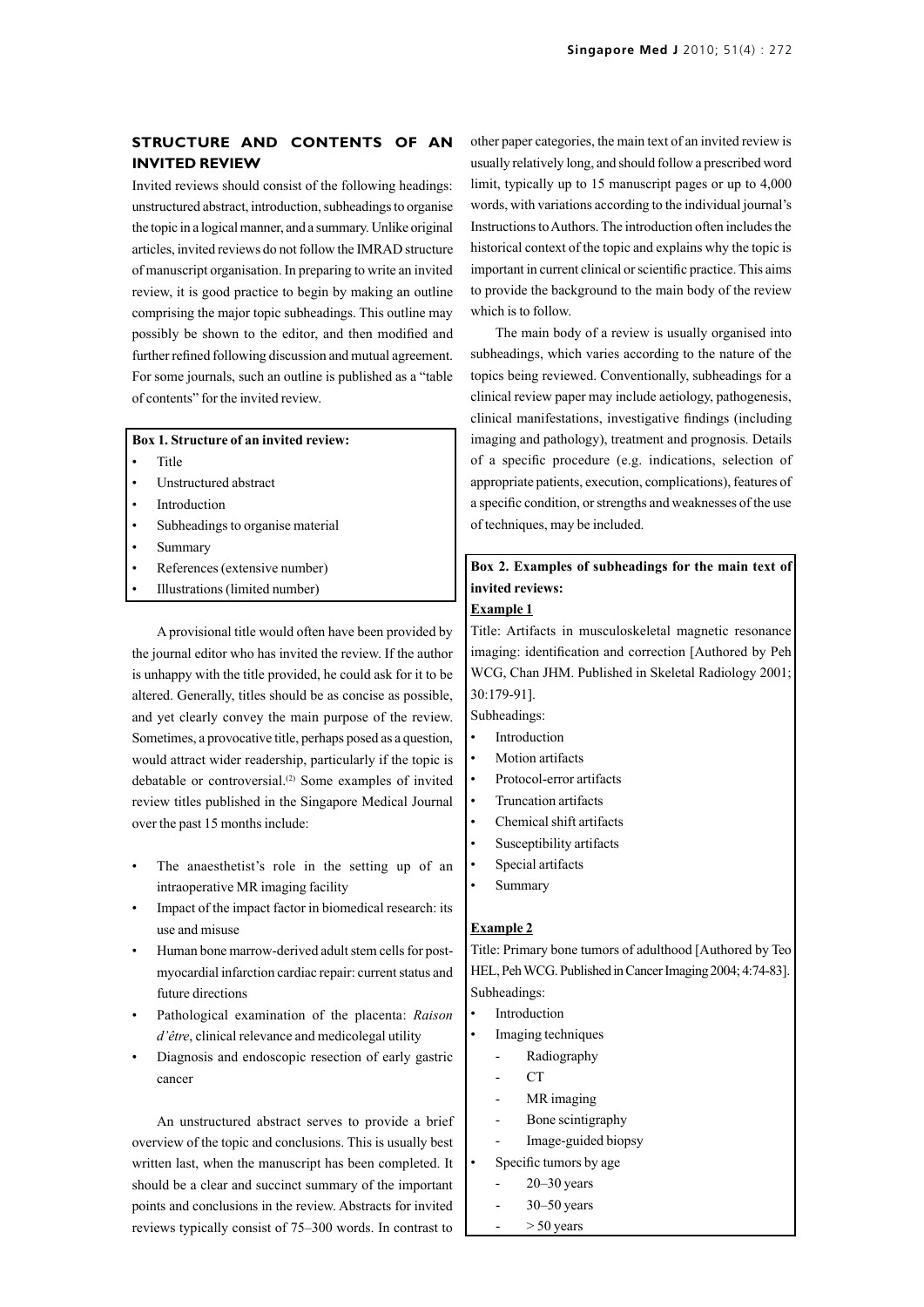#### **Staging**

- Surgical stage of bone tumors
- **Grade**
- Site.
- **Metastasis**
- Staging and limb salvage surgery
- **Conclusion**

## **Example 3**

Title: Image-guided musculoskeletal biopsy [Authored by Gogna A, Peh WCG, Munk PL. Published in Radiologic Clinics of North America 2008; 46:455-73]. Subheadings:

- **Introduction**
- **Preparation** 
	- Why must one perform this biopsy?
	- Indications and contraindications
	- Percutaneous or open biopsy?
	- When is it safe and appropriate to proceed?
- Technique and equipment
	- Preliminary preparation
	- Positioning
	- Route
	- Types of lesions/lesion characteristics
	- Needle types
	- **Techniques**
	- Does size matter?
	- Image guidance modality and biopsy techniques
	- Handling of specimens
	- Tips for successful biopsy
	- Expected results
	- Postprocedure routine
	- **Complications**
- **Summary**

The author should have critically assessed the available evidence. Papers that do not provide sufficiently useful information or evidence should be rejected. Any areas which are unresolved and which require further research should be specified, and how they might be best investigated may also be stated. Good reviews therefore provide a critical evaluation of the published literature as well as important conclusions based on published and reliable evidence. A short, clear and succinct summary should be provided at the end of an invited review, particularly for a long review. The reader should have a clear idea of what is known about a particular topic and what is yet to be known. Some journals include a box listing 3–7 take-home points that link back to the original questions that the invited review sets out to answer.

For an invited review, a large number of relevant

references are expected, typically numbering 50–75. These must be provided in the style of the journal. While a comprehensive list of references are required, those provided should be what the expert author judges to be the most important and pertinent to the topic. Including older references is recommended, particularly those that pre-date the era of electronic search programmes, to give acknowledgement to pioneering work so that others do not "re-invent the wheel". Older articles are often better written than those produced more recently and may serve to put certain topics into historical perspective. As many researchers will use invited reviews as a starting point for literature review for their research, care should be taken to ensure that all references are accurately cited, particularly for online journals to ensure correct linking of referenced articles. Only those references that are easily accessible and retrievable should be used.<sup>(3)</sup> Whether or not to include figures and tables, and the number allowed, depends on individual journal policy and the topic reviewed by the author. Typically, up to ten figures (or 24 figure parts) and up to four tables may be included.

#### **Box 3. Common problems with invited reviews:**

- Poor organisation of contents / irrelevant subheadings.
- Inclusion of the author's personal views.
- Lack of critical evaluation of the available literature.
- Problems or unresolved areas not highlighted.
- Insufficient references.
- Inaccurately quoted references.
- No clear take-home message.

#### **SUMMARY**

An invited review should ideally be topical, current, balanced, accurate, quotable and easily understood, with clear take-home messages.

## **Box 4. Take-home points:**

- 1. An invited review provides a comprehensive and detailed analysis of recent developments in a specific topic.
- 2. Important points from a thorough literature review without introduction of new information, a balanced discussion, and an accurate citing of relevant references, are expected.
- 3. The article should be easily understood with clear takehome messages.

#### **REFERENCES**

- 1. Peh WCG, Ng KH. Basic structure and types of scientific papers. Singapore Med J 2008; 49:522-5.
- 2. Peh WCG, Ng KH. Title and title page. Singapore Med J 2008; 49:607-9.
- 3. Peh WCG, NG KH. Preparing the references. Singapore Med J 2009; 50:659-62.